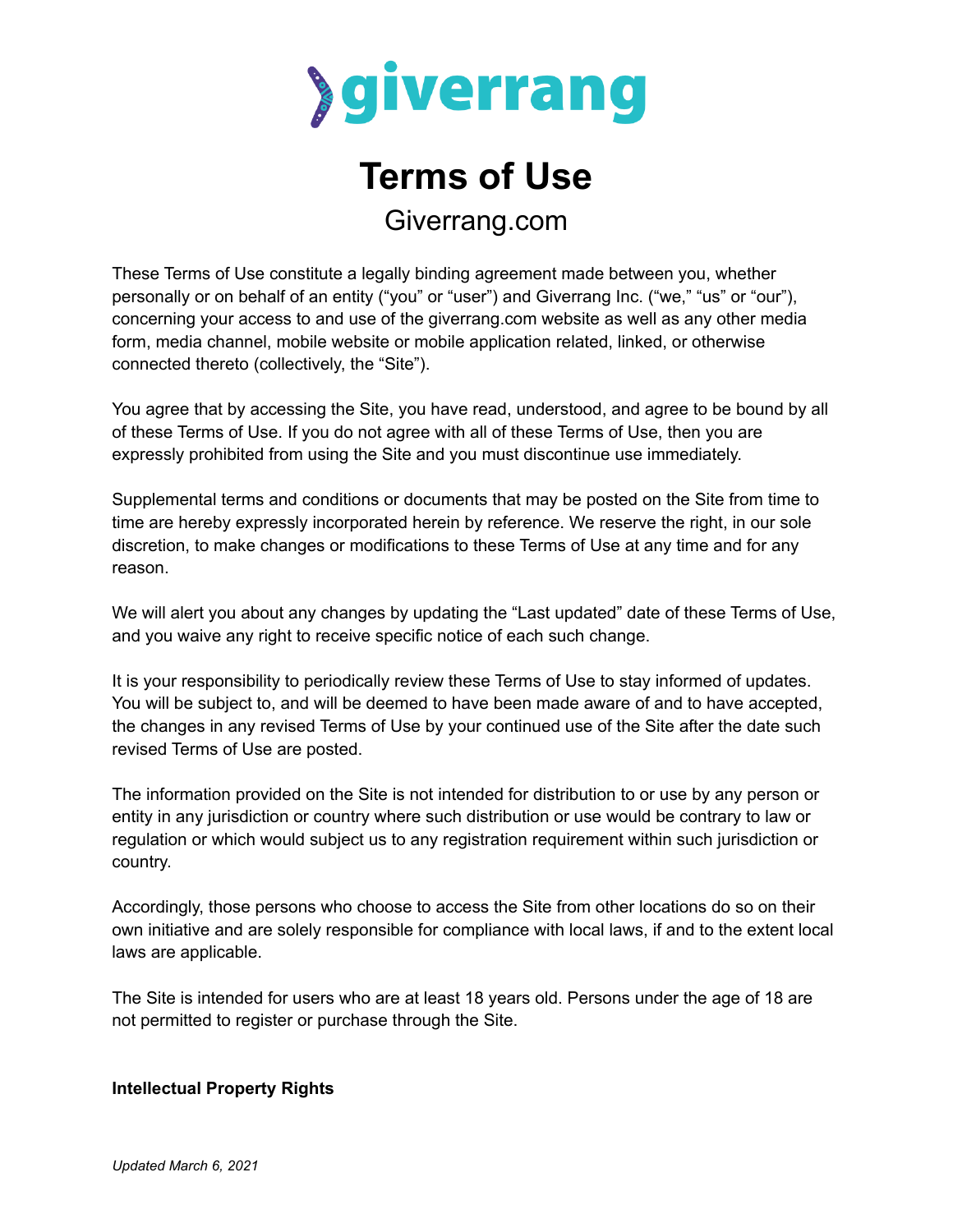

Unless otherwise indicated, the Site is our proprietary property and all source code, databases, functionality, software, website designs, audio, video, text, photographs, and graphics on the Site (collectively, the "Content") and the trademarks, service marks, and logos contained therein (the "Marks") are owned or controlled by us or licensed to us, and are protected by copyright and trademark laws and various other intellectual property rights and unfair competition laws of the United States, foreign jurisdictions, and international conventions.

The Content and the Marks are provided on the Site "AS IS" for your information and personal use only. Except as expressly provided in these Terms of Use, no part of the Site and no Content or Marks may be copied, reproduced, aggregated, republished, uploaded, posted, publicly displayed, encoded, translated, transmitted, distributed, sold, licensed, or otherwise exploited for any commercial purpose whatsoever, without our express prior written permission.

Provided that you are eligible to use the Site, you are granted a limited license to access and use the Site and to download or print a copy of any portion of the Content to which you have properly gained access solely for your personal, non-commercial use. We reserve all rights not expressly granted to you in and to the Site, the Content and the Marks.

#### **User Representations**

By using the Site, you represent and warrant that:

[(1) all registration information you submit will be true, accurate, current, and complete; (2) you will maintain the accuracy of such information and promptly update such registration information as necessary;]

(3) you have the legal capacity and you agree to comply with these Terms of Use;

[(4) you are not under the age of 13;]

(5) not a minor in the jurisdiction in which you reside[, or if a minor, you have received parental permission to use the Site];

(6) you will not access the Site through automated or non-human means, whether through a bot, script, or otherwise;

(7) you will not use the Site for any illegal or unauthorized purpose;

(8) your use of the Site will not violate any applicable law or regulation.

If you provide any information that is untrue, inaccurate, not current, or incomplete, we have the right to suspend or terminate your account and refuse any and all current or future use of the Site (or any portion thereof).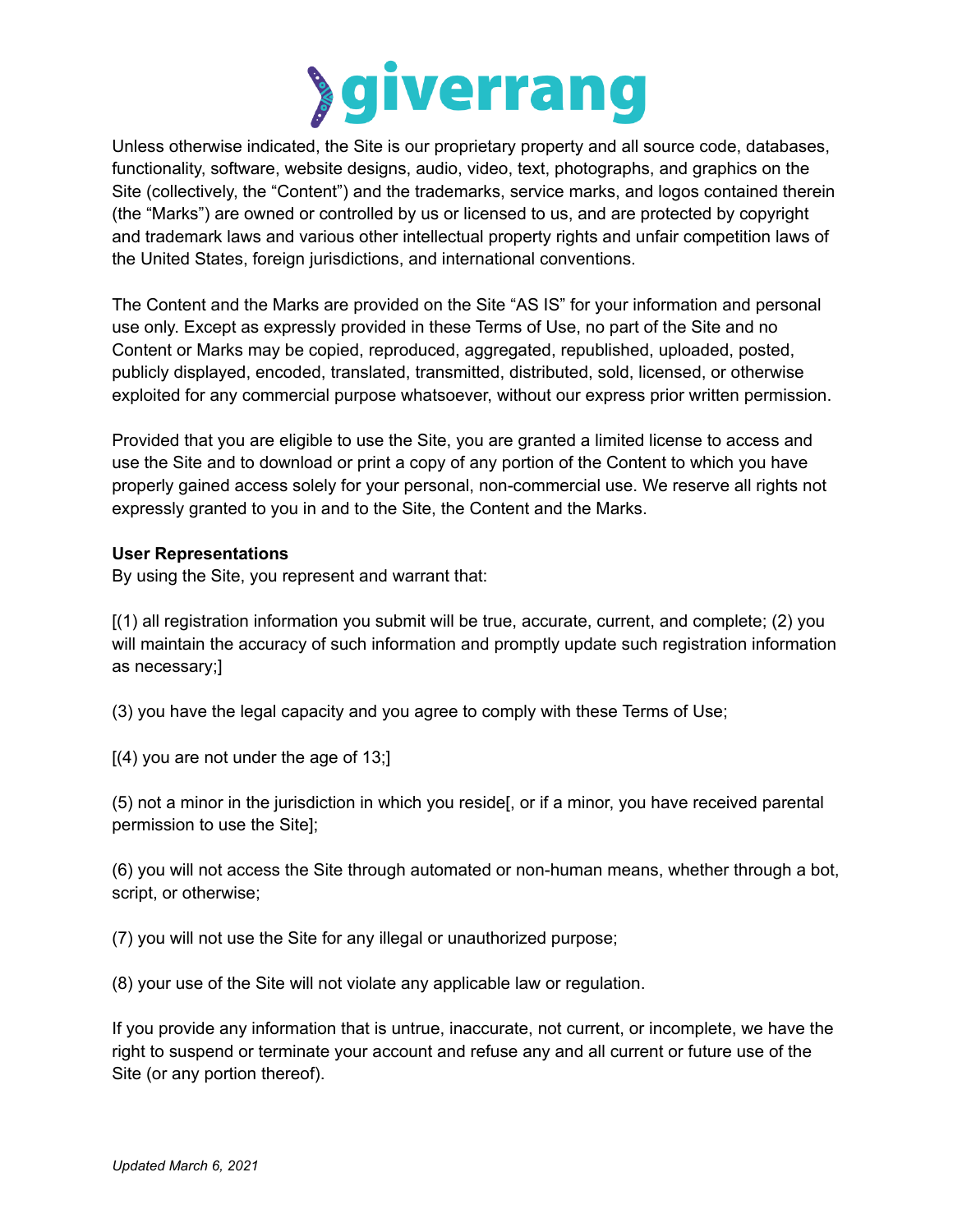

#### **User Registration**

You may be required to register with the Site. You agree to keep your password confidential and will be responsible for all use of your account and password. We reserve the right to remove, reclaim, or change a username you select if we determine, in our sole discretion, that such username is inappropriate, obscene, or otherwise objectionable.

#### **Products**

We make every effort to display as accurately as possible the colors, features, specifications, and details of the products available on the Site. However, we do not guarantee that the colors, features, specifications, and details of the products will be accurate, complete, reliable, current, or free of other errors, and your electronic display may not accurately reflect the actual colors and details of the products.

All products are subject to availability. We reserve the right to discontinue any products at any time for any reason. Prices for all products are subject to change.

#### **Purchases and Payment**

We accept the following forms of payment: major credit cards. You agree to provide current, complete, and accurate purchase and account information for all purchases made via the Site. You further agree to promptly update account and payment information, including email address, payment method, and payment card expiration date, so that we can complete your transactions and contact you as needed. Sales tax will be added to the price of purchases as deemed required by us. We may change prices at any time. All payments shall be in U.S. dollars.

You agree to pay all charges at the prices then in effect for your purchases and any applicable shipping fees, and you authorize us to charge your chosen payment provider for any such amounts upon placing your order.

We reserve the right to correct any errors or mistakes in pricing, even if we have already requested or received payment.

We reserve the right to refuse any order placed through the Site. We may, in our sole discretion, limit or cancel quantities purchased per person, per household, or per order. These restrictions may include orders placed by or under the same customer account, the same payment method, and/or orders that use the same billing or shipping address. We reserve the right to limit or prohibit orders that, in our sole judgment, appear to be placed by dealers, resellers, or distributors.

#### **Returns / Refund Policy**

100% satisfaction guarantee on Community Gift Card purchases or your unspent gift card funds back on the original payment method within 30 days.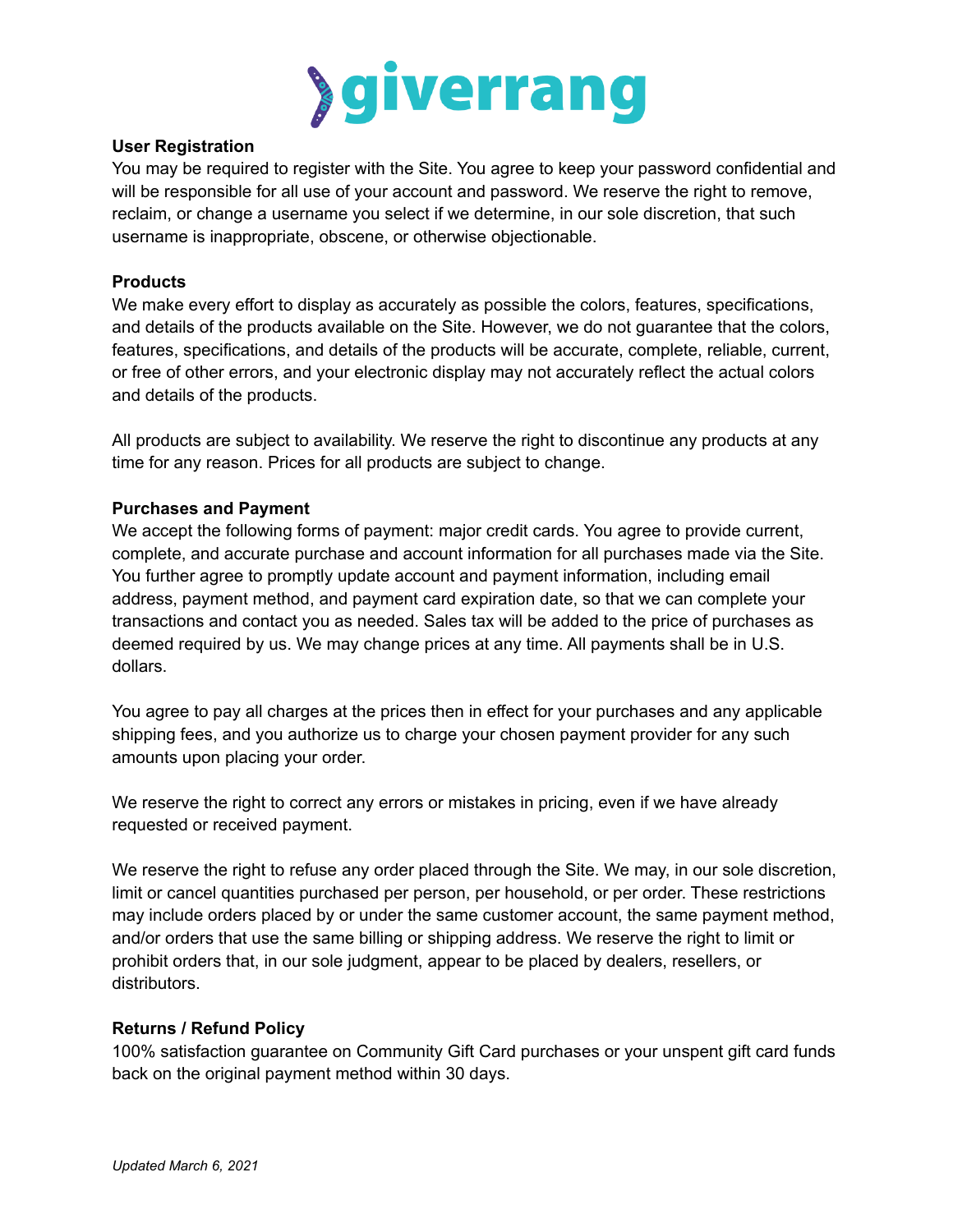

## **Prohibited Activities**

You may not access or use the Site for any purpose other than that for which we make the Site available. The Site may not be used in connection with any commercial endeavors except those that are specifically endorsed or approved by us.

As a user of the Site, you agree not to:

- 1. systematically retrieve data or other content from the Site to create or compile, directly or indirectly, a collection, compilation, database, or directory without written permission from us.
- 2. make any unauthorized use of the Site, including collecting usernames and/or email addresses of users by electronic or other means for the purpose of sending unsolicited email, or creating user accounts by automated means or under false pretenses.
- 3. use a buying agent or purchasing agent to make purchases on the Site.
- 4. use the Site to advertise or offer to sell goods and services.
- 5. circumvent, disable, or otherwise interfere with security-related features of the Site, including features that prevent or restrict the use or copying of any Content or enforce limitations on the use of the Site and/or the Content contained therein.
- 6. engage in unauthorized framing of or linking to the Site.
- 7. trick, defraud, or mislead us and other users, especially in any attempt to learn sensitive account information such as user passwords;
- 8. make improper use of our support services or submit false reports of abuse or misconduct.
- 9. engage in any automated use of the system, such as using scripts to send comments or messages, or using any data mining, robots, or similar data gathering and extraction tools.
- 10. interfere with, disrupt, or create an undue burden on the Site or the networks or services connected to the Site.
- 11. attempt to impersonate another user or person or use the username of another user.
- 12. sell or otherwise transfer your profile.
- 13. use any information obtained from the Site in order to harass, abuse, or harm another person.
- 14. use the Site as part of any effort to compete with us or otherwise use the Site and/or the Content for any revenue-generating endeavor or commercial enterprise.
- 15. decipher, decompile, disassemble, or reverse engineer any of the software comprising or in any way making up a part of the Site.
- 16. attempt to bypass any measures of the Site designed to prevent or restrict access to the Site, or any portion of the Site.
- 17. harass, annoy, intimidate, or threaten any of our employees or agents engaged in providing any portion of the Site to you.
- 18. delete the copyright or other proprietary rights notice from any Content.
- 19. copy or adapt the Site's software, including but not limited to Flash, PHP, HTML, JavaScript, or other code.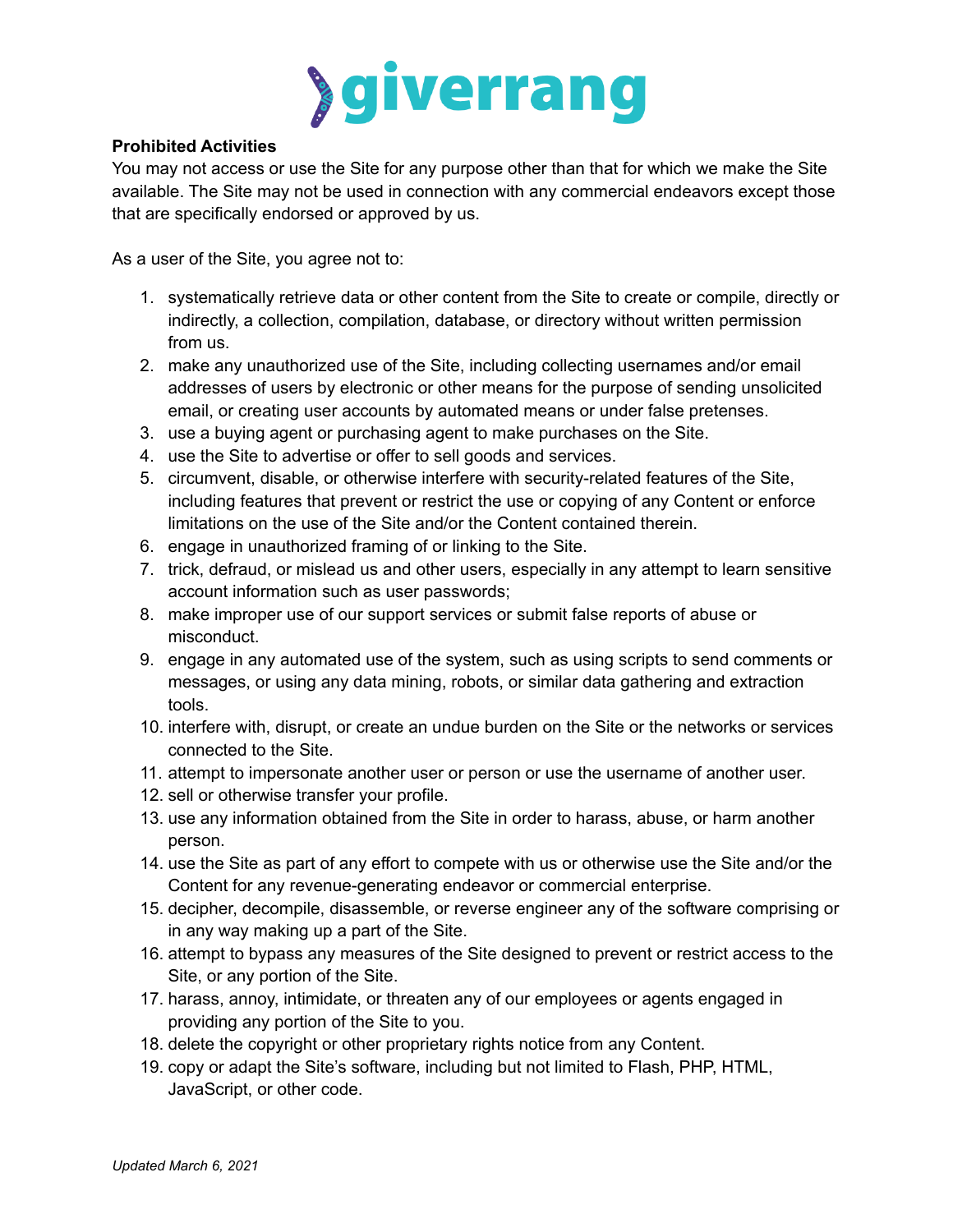

- 20. upload or transmit (or attempt to upload or to transmit) viruses, Trojan horses, or other material, including excessive use of capital letters and spamming (continuous posting of repetitive text), that interferes with any party's uninterrupted use and enjoyment of the Site or modifies, impairs, disrupts, alters, or interferes with the use, features, functions, operation, or maintenance of the Site.
- 21. upload or transmit (or attempt to upload or to transmit) any material that acts as a passive or active information collection or transmission mechanism, including without limitation, clear graphics interchange formats ("gifs"), 1×1 pixels, web bugs, cookies, or other similar devices (sometimes referred to as "spyware" or "passive collection mechanisms" or "pcms").
- 22. except as may be the result of standard search engine or Internet browser usage, use, launch, develop, or distribute any automated system, including without limitation, any spider, robot, cheat utility, scraper, or offline reader that accesses the Site, or using or launching any unauthorized script or other software.
- 23. disparage, tarnish, or otherwise harm, in our opinion, us and/or the Site.
- 24. use the Site in a manner inconsistent with any applicable laws or regulations.
- 25. [other]

## **User Generated Contributions**

The Site may invite you to chat, contribute to, or participate in blogs, message boards, online forums, and other functionality, and may provide you with the opportunity to create, submit, post, display, transmit, perform, publish, distribute, or broadcast content and materials to us or on the Site, including but not limited to text, writings, video, audio, photographs, graphics, comments, suggestions, or personal information or other material (collectively, "Contributions").

Contributions may be viewable by other users of the Site and through third-party websites. As such, any Contributions you transmit may be treated as non-confidential and non-proprietary. When you create or make available any Contributions, you thereby represent and warrant that:

- 1. the creation, distribution, transmission, public display, or performance, and the accessing, downloading, or copying of your Contributions do not and will not infringe the proprietary rights, including but not limited to the copyright, patent, trademark, trade secret, or moral rights of any third party.
- 2. you are the creator and owner of or have the necessary licenses, rights, consents, releases, and permissions to use and to authorize us, the Site, and other users of the Site to use your Contributions in any manner contemplated by the Site and these Terms of Use.
- 3. you have the written consent, release, and/or permission of each and every identifiable individual person in your Contributions to use the name or likeness of each and every such identifiable individual person to enable inclusion and use of your Contributions in any manner contemplated by the Site and these Terms of Use.
- 4. your Contributions are not false, inaccurate, or misleading.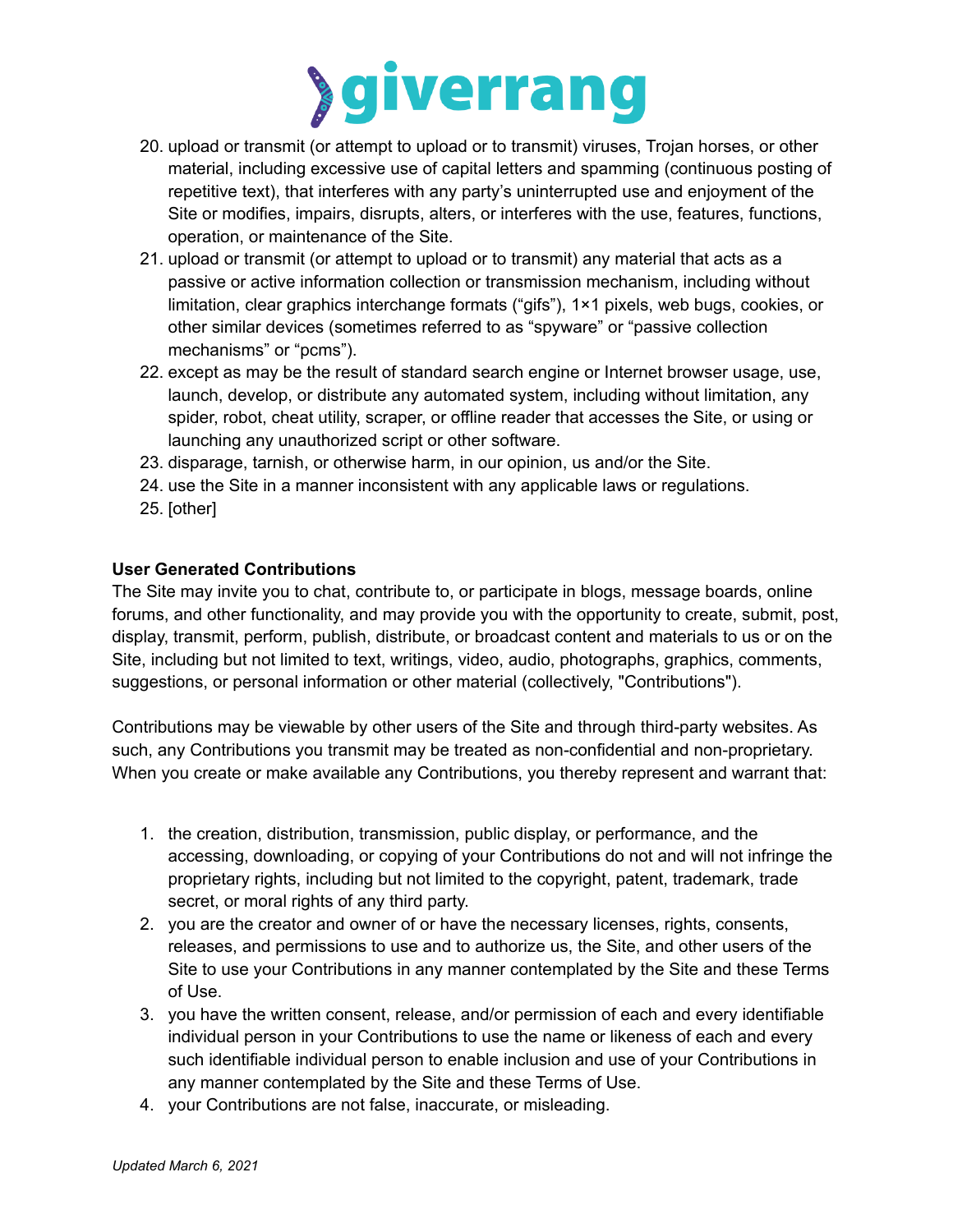

- 5. your Contributions are not unsolicited or unauthorized advertising, promotional materials, pyramid schemes, chain letters, spam, mass mailings, or other forms of solicitation.
- 6. your Contributions are not obscene, lewd, lascivious, filthy, violent, harassing, libelous, slanderous, or otherwise objectionable (as determined by us).
- 7. your Contributions do not ridicule, mock, disparage, intimidate, or abuse anyone.
- 8. your Contributions do not advocate the violent overthrow of any government or incite, encourage, or threaten physical harm against another.
- 9. your Contributions do not violate any applicable law, regulation, or rule.
- 10. your Contributions do not violate the privacy or publicity rights of any third party.
- 11. your Contributions do not contain any material that solicits personal information from anyone under the age of 18 or exploits people under the age of 18 in a sexual or violent manner.
- 12. your Contributions do not violate any federal or state law concerning child pornography, or otherwise intended to protect the health or well-being of minors;
- 13. your Contributions do not include any offensive comments that are connected to race, national origin, gender, sexual preference, or physical handicap.
- 14. your Contributions do not otherwise violate, or link to material that violates, any provision of these Terms of Use, or any applicable law or regulation.

Any use of the Site in violation of the foregoing violates these Terms of Use and may result in, among other things, termination or suspension of your rights to use the Site.

## **Contribution License**

By posting your Contributions to any part of the Site [or making Contributions accessible to the Site by linking your account from the Site to any of your social networking accounts], you automatically grant, and you represent and warrant that you have the right to grant, to us an unrestricted, unlimited, irrevocable, perpetual, non-exclusive, transferable, royalty-free, fully-paid, worldwide right, and license to host, use, copy, reproduce, disclose, sell, resell, publish, broadcast, retitle, archive, store, cache, publicly perform, publicly display, reformat, translate, transmit, excerpt (in whole or in part), and distribute such Contributions (including, without limitation, your image and voice) for any purpose, commercial, advertising, or otherwise, and to prepare derivative works of, or incorporate into other works, such Contributions, and grant and authorize sublicenses of the foregoing. The use and distribution may occur in any media formats and through any media channels.

This license will apply to any form, media, or technology now known or hereafter developed, and includes our use of your name, company name, and franchise name, as applicable, and any of the trademarks, service marks, trade names, logos, and personal and commercial images you provide. You waive all moral rights in your Contributions, and you warrant that moral rights have not otherwise been asserted in your Contributions.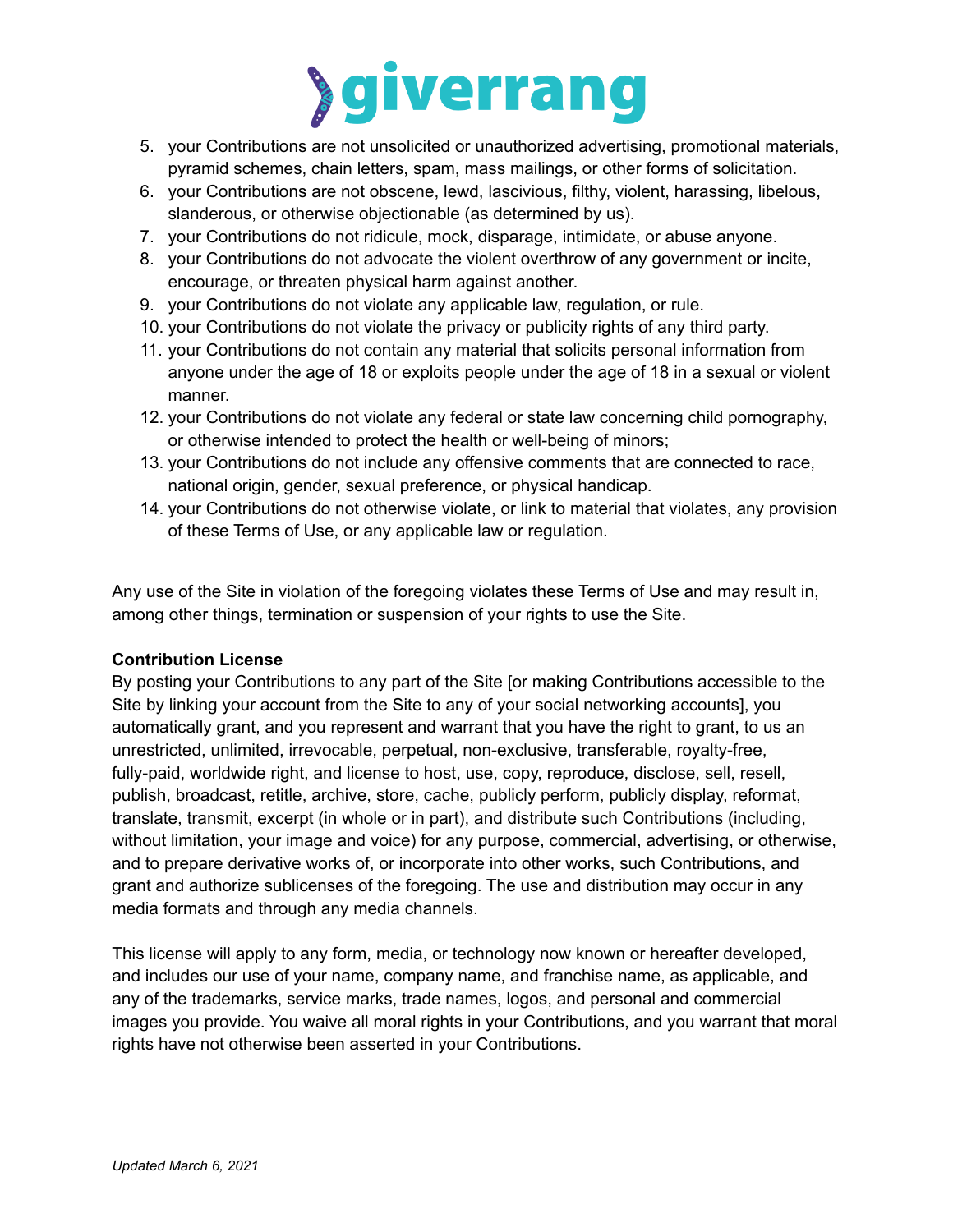

We do not assert any ownership over your Contributions. You retain full ownership of all of your Contributions and any intellectual property rights or other proprietary rights associated with your Contributions. We are not liable for any statements or representations in your Contributions provided by you in any area on the Site.

You are solely responsible for your Contributions to the Site and you expressly agree to exonerate us from any and all responsibility and to refrain from any legal action against us regarding your Contributions.

We have the right, in our sole and absolute discretion, (1) to edit, redact, or otherwise change any Contributions; (2) to re-categorize any Contributions to place them in more appropriate locations on the Site; and (3) to pre-screen or delete any Contributions at any time and for any reason, without notice. We have no obligation to monitor your Contributions.

#### **Guidelines for Reviews**

We may provide you areas on the Site to leave reviews or ratings. When posting a review, you must comply with the following criteria:

(1) you should have firsthand experience with the person/entity being reviewed;

(2) your reviews should not contain offensive profanity, or abusive, racist, offensive, or hate language;

(3) your reviews should not contain discriminatory references based on religion, race, gender, national origin, age, marital status, sexual orientation, or disability;

- (4) your reviews should not contain references to illegal activity;
- (5) you should not be affiliated with competitors if posting negative reviews;
- (6) you should not make any conclusions as to the legality of conduct;

(7) you may not post any false or misleading statements;

(8) you may not organize a campaign encouraging others to post reviews, whether positive or negative.

We may accept, reject, or remove reviews in our sole discretion. We have absolutely no obligation to screen reviews or to delete reviews, even if anyone considers reviews objectionable or inaccurate. Reviews are not endorsed by us, and do not necessarily represent our opinions or the views of any of our affiliates or partners.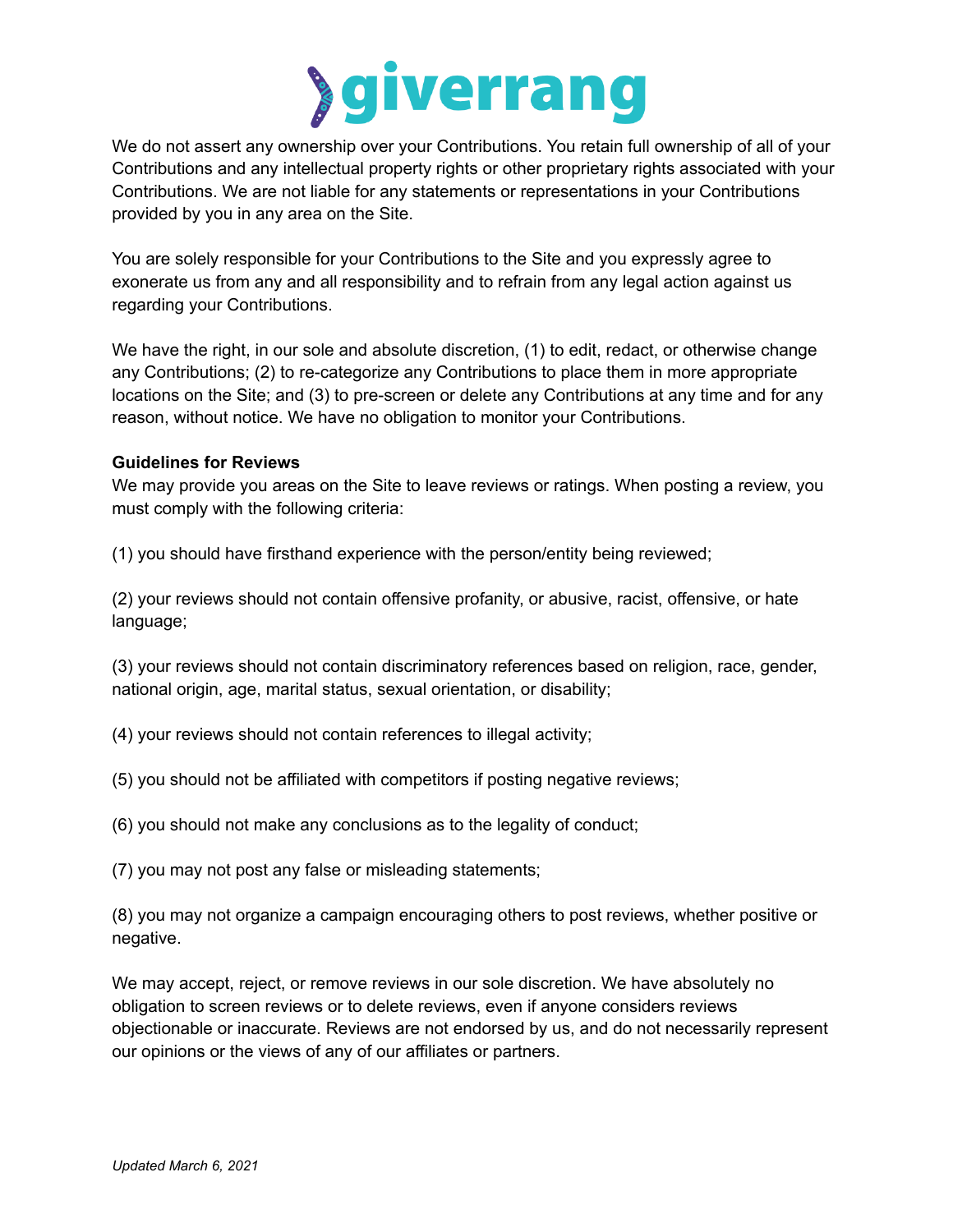

We do not assume liability for any review or for any claims, liabilities, or losses resulting from any review. By posting a review, you hereby grant to us a perpetual, non-exclusive, worldwide, royalty-free, fully-paid, assignable, and sublicensable right and license to reproduce, modify, translate, transmit by any means, display, perform, and/or distribute all content relating to reviews.

## **Social Media**

As part of the functionality of the Site, you may link your account with online accounts you have with third-party service providers (each such account, a "Third-Party Account") by either: (1) providing your Third-Party Account login information through the Site; or (2) allowing us to access your Third-Party Account, as is permitted under the applicable terms and conditions that govern your use of each Third-Party Account.

You represent and warrant that you are entitled to disclose your Third-Party Account login information to us and/or grant us access to your Third-Party Account, without breach by you of any of the terms and conditions that govern your use of the applicable Third-Party Account, and without obligating us to pay any fees or making us subject to any usage limitations imposed by the third-party service provider of the Third-Party Account.

By granting us access to any Third-Party Accounts, you understand that (1) we may access, make available, and store (if applicable) any content that you have provided to and stored in your Third-Party Account (the "Social Network Content") so that it is available on and through the Site via your account, including without limitation any friend lists and (2) we may submit to and receive from your Third-Party Account additional information to the extent you are notified when you link your account with the Third-Party Account.

Depending on the Third-Party Accounts you choose and subject to the privacy settings that you have set in such Third-Party Accounts, personally identifiable information that you post to your Third-Party Accounts may be available on and through your account on the Site.

Please note that if a Third-Party Account or associated service becomes unavailable or our access to such Third-Party Account is terminated by the third-party service provider, then Social Network Content may no longer be available on and through the Site. You will have the ability to disable the connection between your account on the Site and your Third-Party Accounts at any time.

PLEASE NOTE THAT YOUR RELATIONSHIP WITH THE THIRD-PARTY SERVICE PROVIDERS ASSOCIATED WITH YOUR THIRD-PARTY ACCOUNTS IS GOVERNED SOLELY BY YOUR AGREEMENT(S) WITH SUCH THIRD-PARTY SERVICE PROVIDERS. We make no effort to review any Social Network Content for any purpose, including but not limited to, for accuracy, legality, or non-infringement, and we are not responsible for any Social Network Content.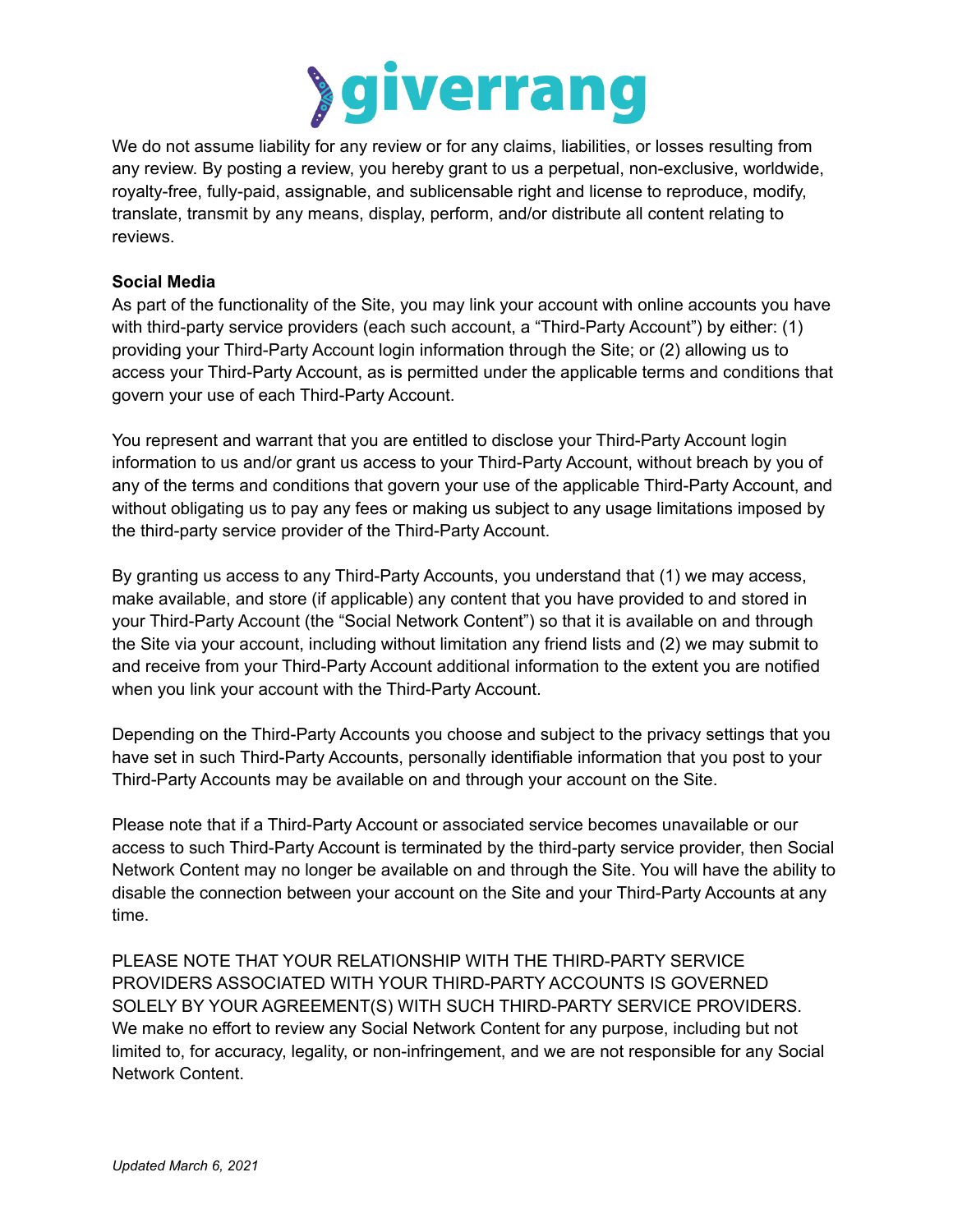

You acknowledge and agree that we may access your email address book associated with a Third-Party Account and your contacts list stored on your mobile device or tablet computer solely for purposes of identifying and informing you of those contacts who have also registered to use the Site.

You can deactivate the connection between the Site and your Third-Party Account by contacting us using the contact information below or through your account settings (if applicable). We will attempt to delete any information stored on our servers that was obtained through such Third-Party Account, except the username and profile picture that become associated with your account.

#### **Submissions**

You acknowledge and agree that any questions, comments, suggestions, ideas, feedback, or other information regarding the Site ("Submissions") provided by you to us are non-confidential and shall become our sole property. We shall own exclusive rights, including all intellectual property rights, and shall be entitled to the unrestricted use and dissemination of these Submissions for any lawful purpose, commercial or otherwise, without acknowledgment or compensation to you.

You hereby waive all moral rights to any such Submissions, and you hereby warrant that any such Submissions are original with you or that you have the right to submit such Submissions. You agree there shall be no recourse against us for any alleged or actual infringement or misappropriation of any proprietary right in your Submissions.

## **Third-Party Websites and Content**

The Site may contain (or you may be sent via the Site) links to other websites ("Third-Party Websites") as well as articles, photographs, text, graphics, pictures, designs, music, sound, video, information, applications, software, and other content or items belonging to or originating from third parties ("Third-Party Content").

Such Third-Party Websites and Third-Party Content are not investigated, monitored, or checked for accuracy, appropriateness, or completeness by us, and we are not responsible for any Third-Party Websites accessed through the Site or any Third-Party Content posted on, available through, or installed from the Site, including the content, accuracy, offensiveness, opinions, reliability, privacy practices, or other policies of or contained in the Third-Party Websites or the Third-Party Content.

Inclusion of, linking to, or permitting the use or installation of any Third-Party Websites or any Third-Party Content does not imply approval or endorsement thereof by us. If you decide to leave the Site and access the Third-Party Websites or to use or install any Third-Party Content, you do so at your own risk, and you should be aware these Terms of Use no longer govern.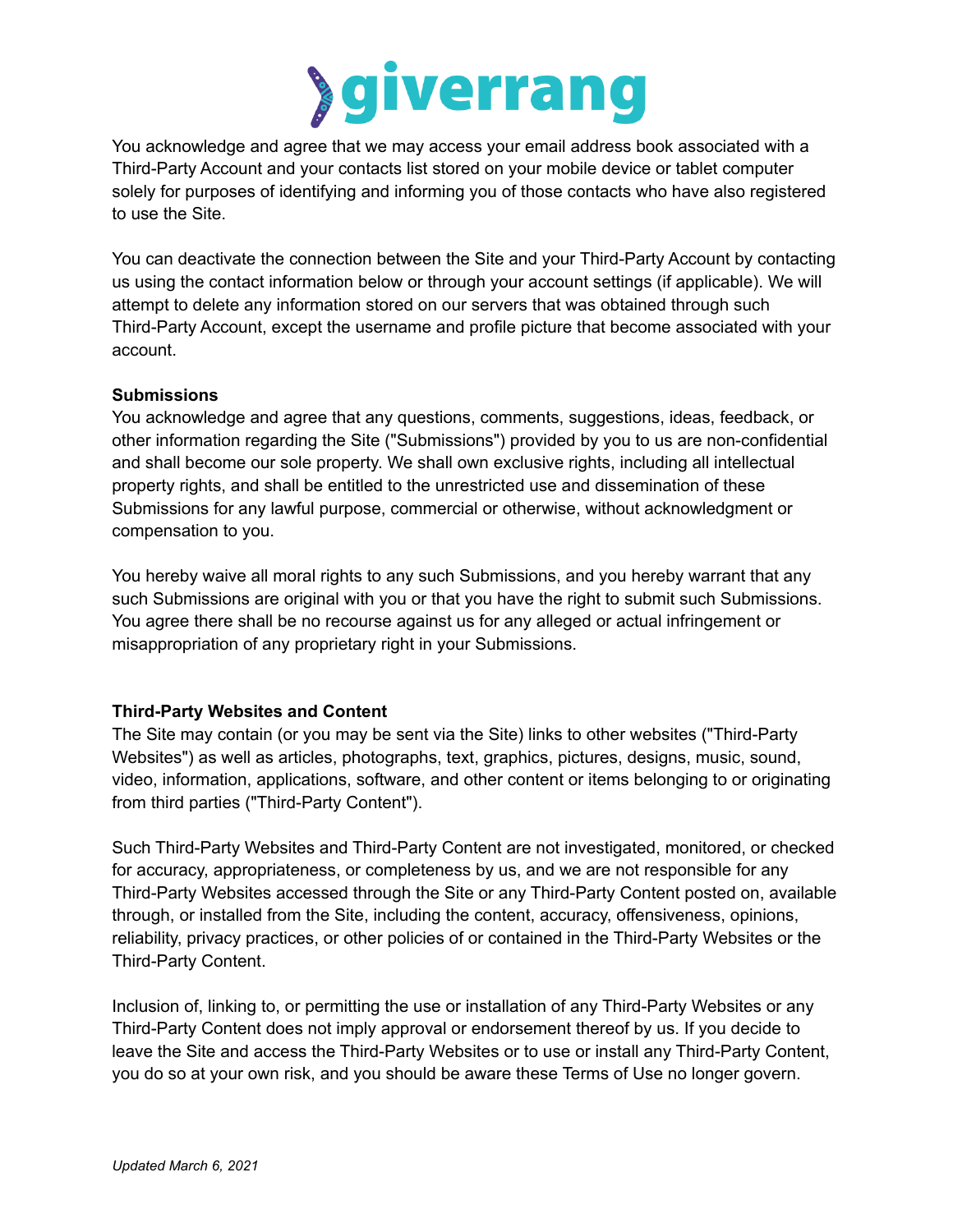

You should review the applicable terms and policies, including privacy and data gathering practices, of any website to which you navigate from the Site or relating to any applications you use or install from the Site. Any purchases you make through Third-Party Websites will be through other websites and from other companies, and we take no responsibility whatsoever in relation to such purchases which are exclusively between you and the applicable third party.

You agree and acknowledge that we do not endorse the products or services offered on Third-Party Websites and you shall hold us harmless from any harm caused by your purchase of such products or services. Additionally, you shall hold us harmless from any losses sustained by you or harm caused to you relating to or resulting in any way from any Third-Party Content or any contact with Third-Party Websites.

## **Advertisers**

We allow advertisers to display their advertisements and other information in certain areas of the Site, such as sidebar advertisements or banner advertisements. If you are an advertiser, you shall take full responsibility for any advertisements you place on the Site and any services provided on the Site or products sold through those advertisements.

Further, as an advertiser, you warrant and represent that you possess all rights and authority to place advertisements on the Site, including, but not limited to, intellectual property rights, publicity rights, and contractual rights.

[As an advertiser, you agree that such advertisements are subject to our Digital Millennium Copyright Act ("DMCA") Notice and Policy provisions as described below, and you understand and agree there will be no refund or other compensation for DMCA takedown-related issues.] We simply provide the space to place such advertisements, and we have no other relationship with advertisers.

## **Site Management**

We reserve the right, but not the obligation, to:

(1) monitor the Site for violations of these Terms of Use;

(2) take appropriate legal action against anyone who, in our sole discretion, violates the law or these Terms of Use, including without limitation, reporting such user to law enforcement authorities;

(3) in our sole discretion and without limitation, refuse, restrict access to, limit the availability of, or disable (to the extent technologically feasible) any of your Contributions or any portion thereof;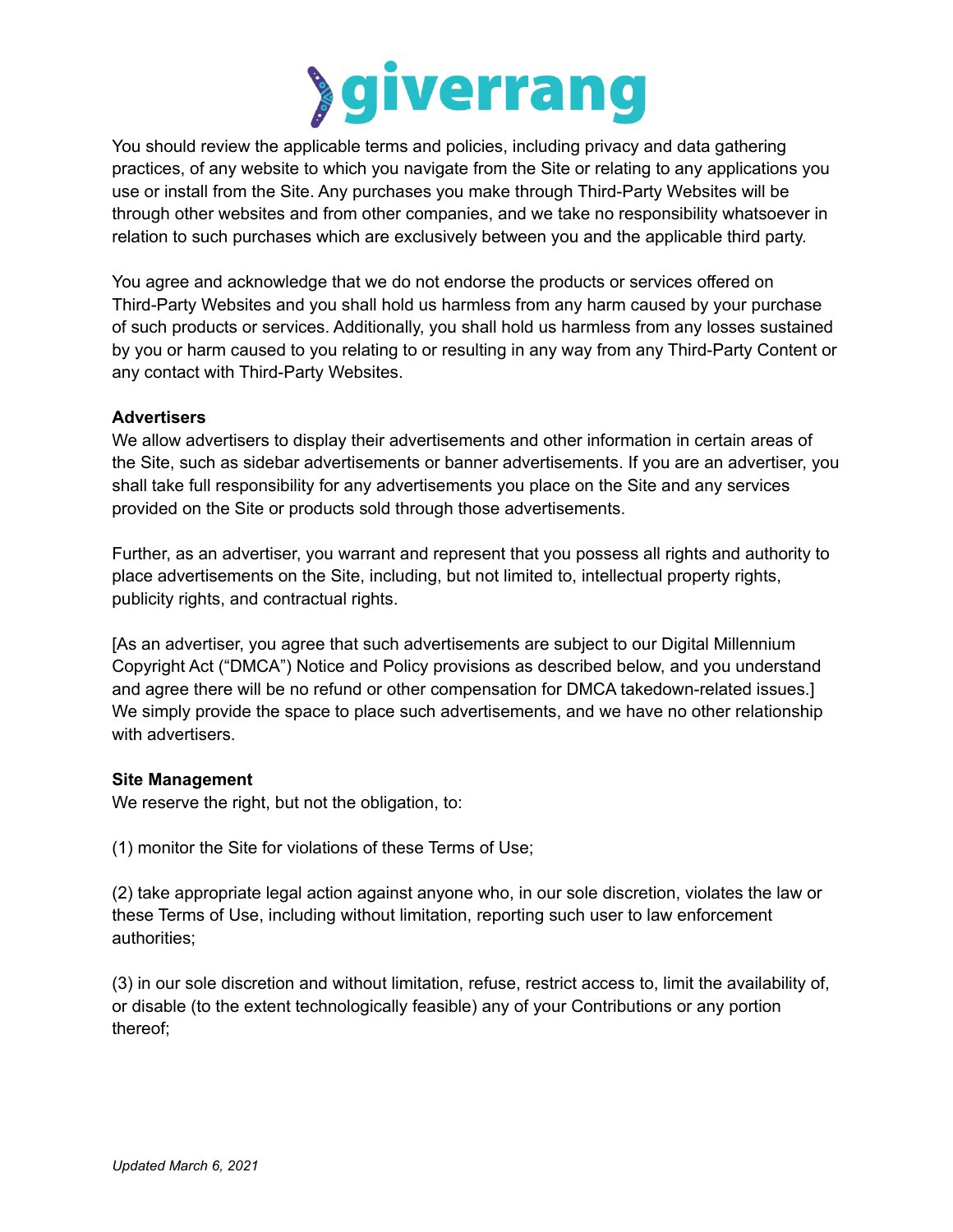

(4) in our sole discretion and without limitation, notice, or liability, to remove from the Site or otherwise disable all files and content that are excessive in size or are in any way burdensome to our systems;

(5) otherwise manage the Site in a manner designed to protect our rights and property and to facilitate the proper functioning of the Site.

## **Privacy Policy**

We care about data privacy and security. Please review our Privacy Policy. By using the Site, you agree to be bound by our Privacy Policy, which is incorporated into these Terms of Use. Please be advised the Site is hosted in the United States.

If you access the Site from the European Union, Asia, or any other region of the world with laws or other requirements governing personal data collection, use, or disclosure that differ from applicable laws in the United States, then through your continued use of the Site, you are transferring your data to the United States, and you expressly consent to have your data transferred to and processed in the United States.

[Further, we do not knowingly accept, request, or solicit information from children or knowingly market to children. Therefore, in accordance with the U.S. Children's Online Privacy Protection Act, if we receive actual knowledge that anyone under the age of 13 has provided personal information to us without the requisite and verifiable parental consent, we will delete that information from the Site as quickly as is reasonably practical.]

# **Digital Millennium Copyright Act (DMCA) Notice and Policy**

## **Notifications**

We respect the intellectual property rights of others. If you believe that any material available on or through the Site infringes upon any copyright you own or control, please immediately notify our Designated Copyright Agent using the contact information provided below (a "Notification").

A copy of your Notification will be sent to the person who posted or stored the material addressed in the Notification. Please be advised that pursuant to federal law you may be held liable for damages if you make material misrepresentations in a Notification. Thus, if you are not sure that material located on or linked to by the Site infringes your copyright, you should consider first contacting an attorney.

All Notifications should meet the requirements of DMCA 17 U.S.C. § 512(c)(3) and include the following information:

(1) A physical or electronic signature of a person authorized to act on behalf of the owner of an exclusive right that is allegedly infringed;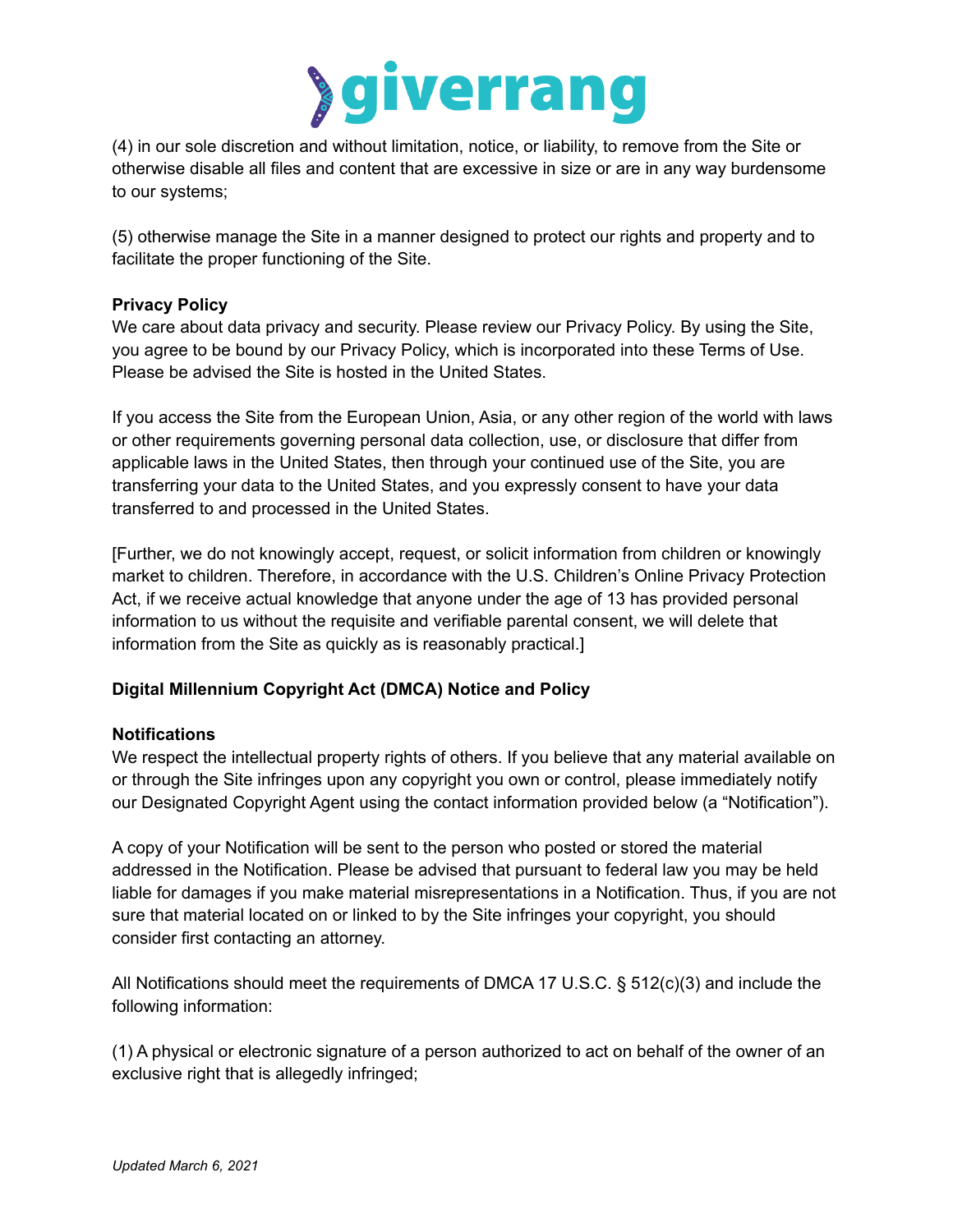

(2) identification of the copyrighted work claimed to have been infringed, or, if multiple copyrighted works on the Site are covered by the Notification, a representative list of such works on the Site;

(3) identification of the material that is claimed to be infringing or to be the subject of infringing activity and that is to be removed or access to which is to be disabled, and information reasonably sufficient to permit us to locate the material;

(4) information reasonably sufficient to permit us to contact the complaining party, such as an address, telephone number, and, if available, an email address at which the complaining party may be contacted;

(5) a statement that the complaining party has a good faith belief that use of the material in the manner complained of is not authorized by the copyright owner, its agent, or the law;

(6) a statement that the information in the notification is accurate, and under penalty of perjury, that the complaining party is authorized to act on behalf of the owner of an exclusive right that is allegedly infringed upon.

## **Counter Notification**

If you believe your own copyrighted material has been removed from the Site as a result of a mistake or misidentification, you may submit a written counter notification to [us/our Designated Copyright Agent] using the contact information provided below (a "Counter Notification").

To be an effective Counter Notification under the DMCA, your Counter Notification must include substantially the following:

(1) identification of the material that has been removed or disabled and the location at which the material appeared before it was removed or disabled;

(2) a statement that you consent to the jurisdiction of the Federal District Court in which your address is located, or if your address is outside the United States, for any judicial district in which we are located;

(3) a statement that you will accept service of process from the party that filed the Notification or the party's agent;

(4) your name, address, and telephone number;

(5) a statement under penalty of perjury that you have a good faith belief that the material in question was removed or disabled as a result of a mistake or misidentification of the material to be removed or disabled;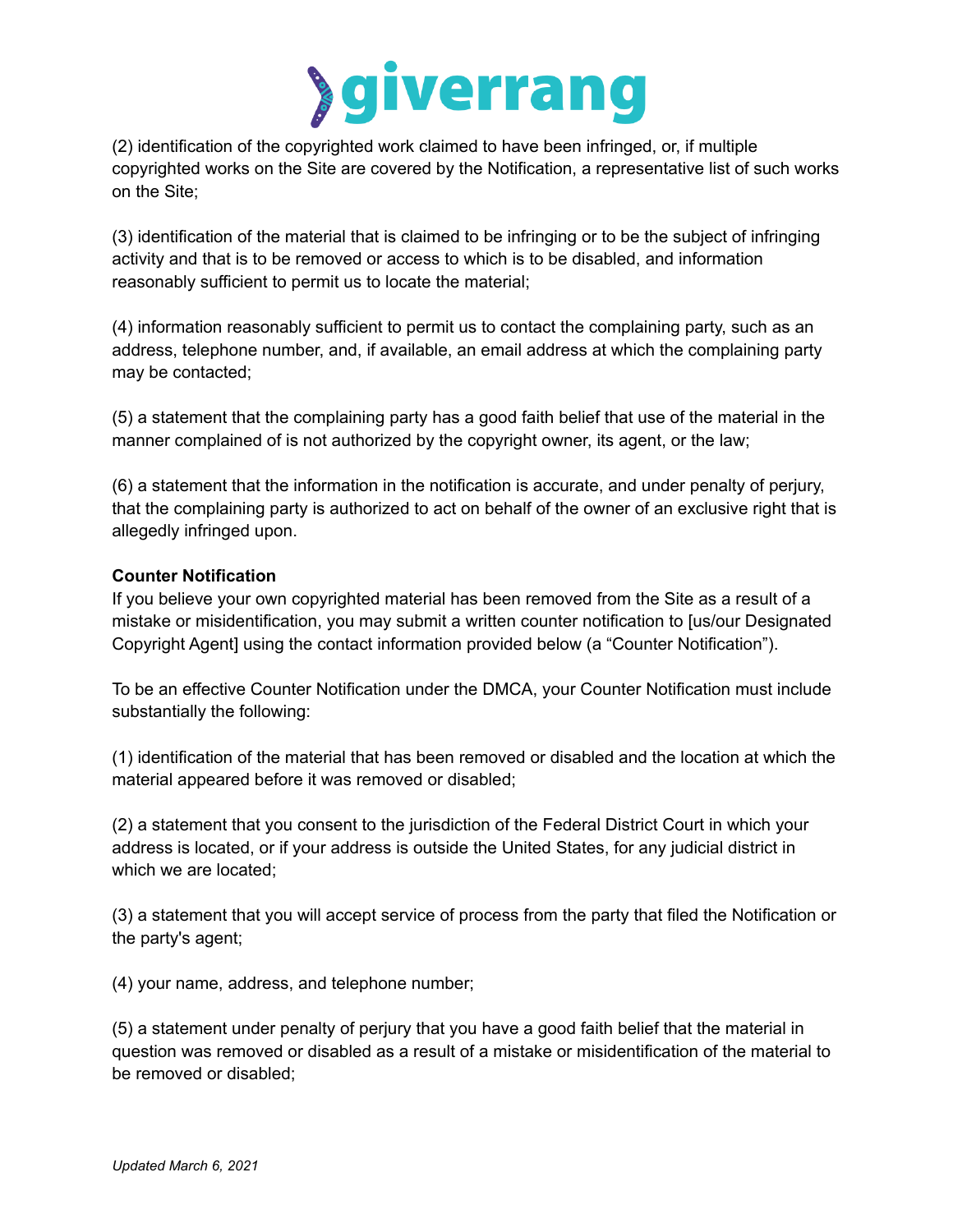

(6) your physical or electronic signature.

If you send us a valid, written Counter Notification meeting the requirements described above, we will restore your removed or disabled material, unless we first receive notice from the party filing the Notification informing us that such party has filed a court action to restrain you from engaging in infringing activity related to the material in question.

Please note that if you materially misrepresent that the disabled or removed content was removed by mistake or misidentification, you may be liable for damages, including costs and attorney's fees. Filing a false Counter Notification constitutes perjury.

Designated Copyright Agent Attn: Copyright Agent 26 Buckingham Street Bristol, CT 06010 legal@giverrang.com

## **Copyright Infringements**

We respect the intellectual property rights of others. If you believe that any material available on or through the Site infringes upon any copyright you own or control, please immediately notify us using the contact information provided below (a "Notification"). A copy of your Notification will be sent to the person who posted or stored the material addressed in the Notification.

Please be advised that pursuant to federal law you may be held liable for damages if you make material misrepresentations in a Notification. Thus, if you are not sure that material located on or linked to by the Site infringes your copyright, you should consider first contacting an attorney.]

## **Term and Termination**

These Terms of Use shall remain in full force and effect while you use the Site. WITHOUT LIMITING ANY OTHER PROVISION OF THESE TERMS OF USE, WE RESERVE THE RIGHT TO, IN OUR SOLE DISCRETION AND WITHOUT NOTICE OR LIABILITY, DENY ACCESS TO AND USE OF THE SITE (INCLUDING BLOCKING CERTAIN IP ADDRESSES), TO ANY PERSON FOR ANY REASON OR FOR NO REASON, INCLUDING WITHOUT LIMITATION FOR BREACH OF ANY REPRESENTATION, WARRANTY, OR COVENANT CONTAINED IN THESE TERMS OF USE OR OF ANY APPLICABLE LAW OR REGULATION. WE MAY TERMINATE YOUR USE OR PARTICIPATION IN THE SITE OR DELETE [YOUR ACCOUNT AND] ANY CONTENT OR INFORMATION THAT YOU POSTED AT ANY TIME, WITHOUT WARNING, IN OUR SOLE DISCRETION.

If we terminate or suspend your account for any reason, you are prohibited from registering and creating a new account under your name, a fake or borrowed name, or the name of any third party, even if you may be acting on behalf of the third party.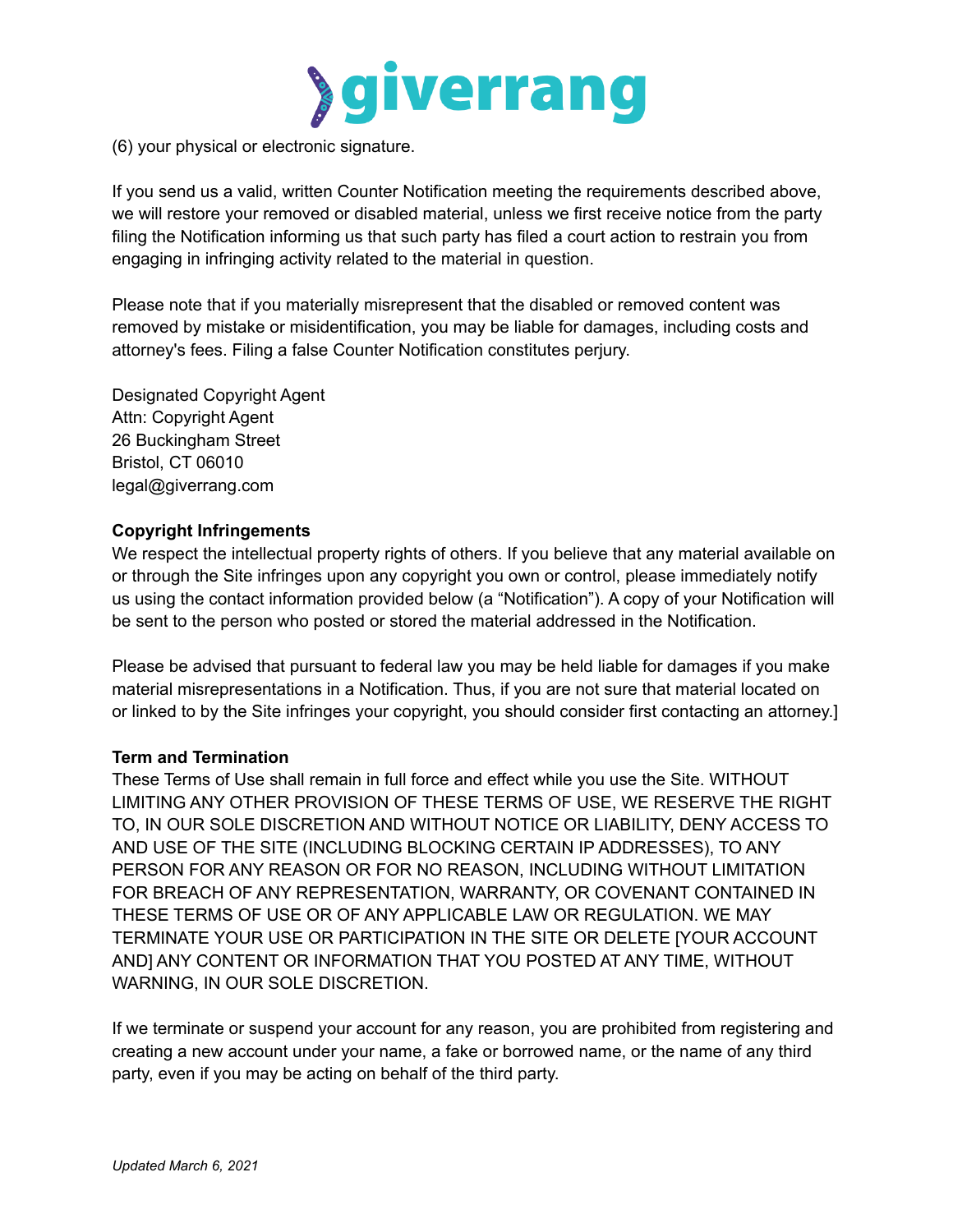

In addition to terminating or suspending your account, we reserve the right to take appropriate legal action, including without limitation pursuing civil, criminal, and injunctive redress.

#### **Modifications and Interruptions**

We reserve the right to change, modify, or remove the contents of the Site at any time or for any reason at our sole discretion without notice. However, we have no obligation to update any information on our Site. We also reserve the right to modify or discontinue all or part of the Site without notice at any time.

We will not be liable to you or any third party for any modification, price change, suspension, or discontinuance of the Site.

We cannot guarantee the Site will be available at all times. We may experience hardware, software, or other problems or need to perform maintenance related to the Site, resulting in interruptions, delays, or errors.

We reserve the right to change, revise, update, suspend, discontinue, or otherwise modify the Site at any time or for any reason without notice to you. You agree that we have no liability whatsoever for any loss, damage, or inconvenience caused by your inability to access or use the Site during any downtime or discontinuance of the Site.

Nothing in these Terms of Use will be construed to obligate us to maintain and support the Site or to supply any corrections, updates, or releases in connection therewith.

## **Governing Law**

These Terms of Use and your use of the Site are governed by and construed in accordance with the laws of the State of Connecticut applicable to agreements made and to be entirely performed within the State/Commonwealth of Connecticut, without regard to its conflict of law principles.

#### **Dispute Resolution**

#### **Informal Negotiations**

To expedite resolution and control the cost of any dispute, controversy, or claim related to these Terms of Use (each a "Dispute" and collectively, the "Disputes") brought by either you or us (individually, a "Party" and collectively, the "Parties"), the Parties agree to first attempt to negotiate any Dispute (except those Disputes expressly provided below) informally for at least **30** days before initiating arbitration. Such informal negotiations commence upon written notice from one Party to the other Party.

## **Binding Arbitration**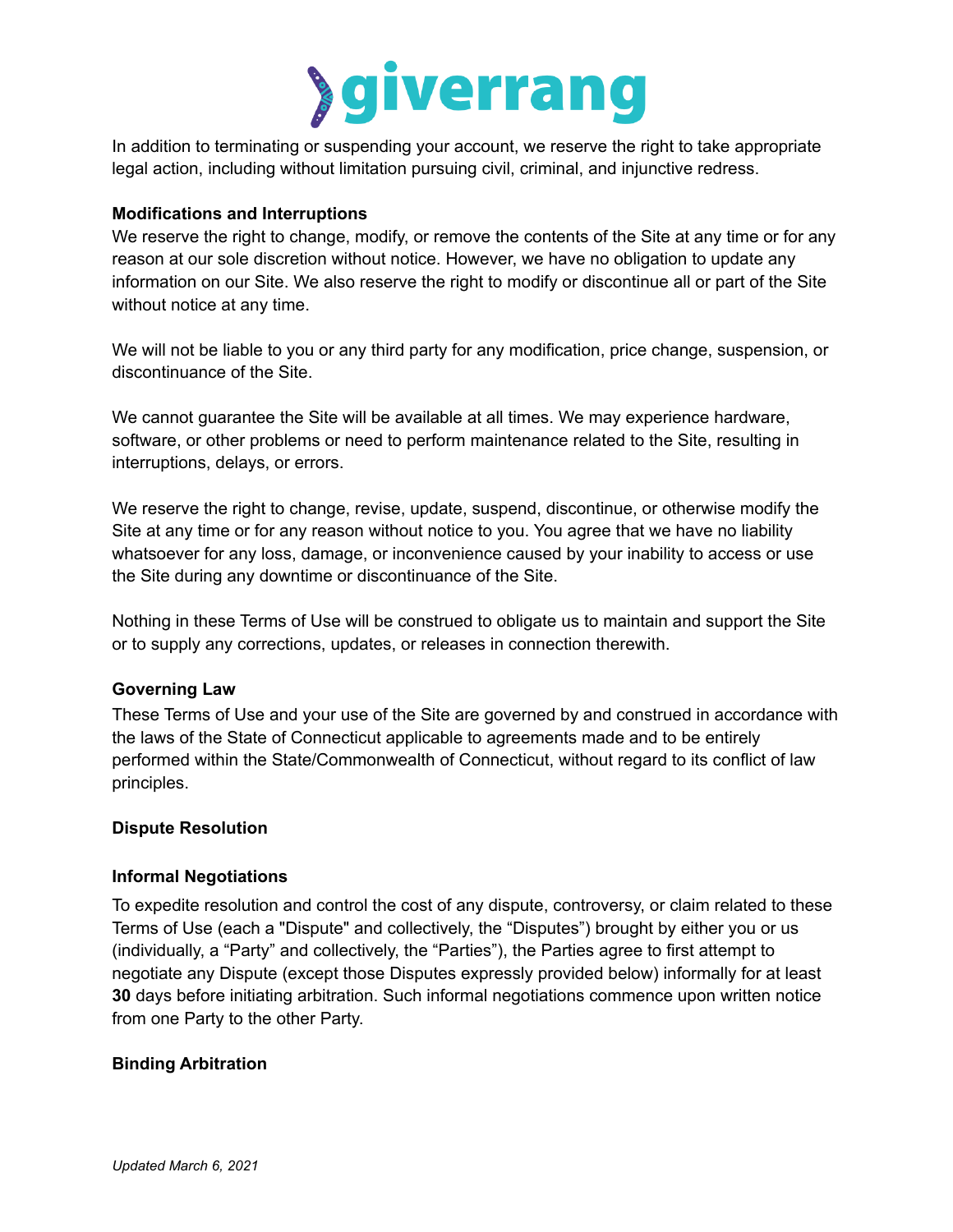

If the Parties are unable to resolve a Dispute through informal negotiations, the Dispute (except those Disputes expressly excluded below) will be finally and exclusively resolved by binding arbitration. YOU UNDERSTAND THAT WITHOUT THIS PROVISION, YOU WOULD HAVE THE RIGHT TO SUE IN COURT AND HAVE A JURY TRIAL.

The arbitration shall be commenced and conducted under the Commercial Arbitration Rules of the American Arbitration Association ("AAA") and, where appropriate, the AAA's Supplementary Procedures for Consumer Related Disputes ("AAA Consumer Rules"), both of which are available at the AAA website [www.adr.org.](http://www.adr.org)

Your arbitration fees and your share of arbitrator compensation shall be governed by the AAA Consumer Rules and, where appropriate, limited by the AAA Consumer Rules. [If such costs are determined to by the arbitrator to be excessive, we will pay all arbitration fees and expenses.]

The arbitration may be conducted in person, through the submission of documents, by phone, or online. The arbitrator will make a decision in writing, but need not provide a statement of reasons unless requested by either Party.

The arbitrator must follow applicable law, and any award may be challenged if the arbitrator fails to do so. Except where otherwise required by the applicable AAA rules or applicable law, the arbitration will take place in Hartford County, Connecticut.

Except as otherwise provided herein, the Parties may litigate in court to compel arbitration, stay proceedings pending arbitration, or to confirm, modify, vacate, or enter judgment on the award entered by the arbitrator.

If for any reason, a Dispute proceeds in court rather than arbitration, the Dispute shall be commenced or prosecuted in the state and federal courts located in Hartford County, Connecticut, and the Parties hereby consent to, and waive all defenses of lack of personal jurisdiction, and forum non conveniens with respect to venue and jurisdiction in such state and federal courts.

Application of the United Nations Convention on Contracts for the International Sale of Goods and the the Uniform Computer Information Transaction Act (UCITA) are excluded from these Terms of Use.

In no event shall any Dispute brought by either Party related in any way to the Site be commenced more than one year after the cause of action arose. If this provision is found to be illegal or unenforceable, then neither Party will elect to arbitrate any Dispute falling within that portion of this provision found to be illegal or unenforceable and such Dispute shall be decided by a court of competent jurisdiction within the courts listed for jurisdiction above, and the Parties agree to submit to the personal jurisdiction of that court.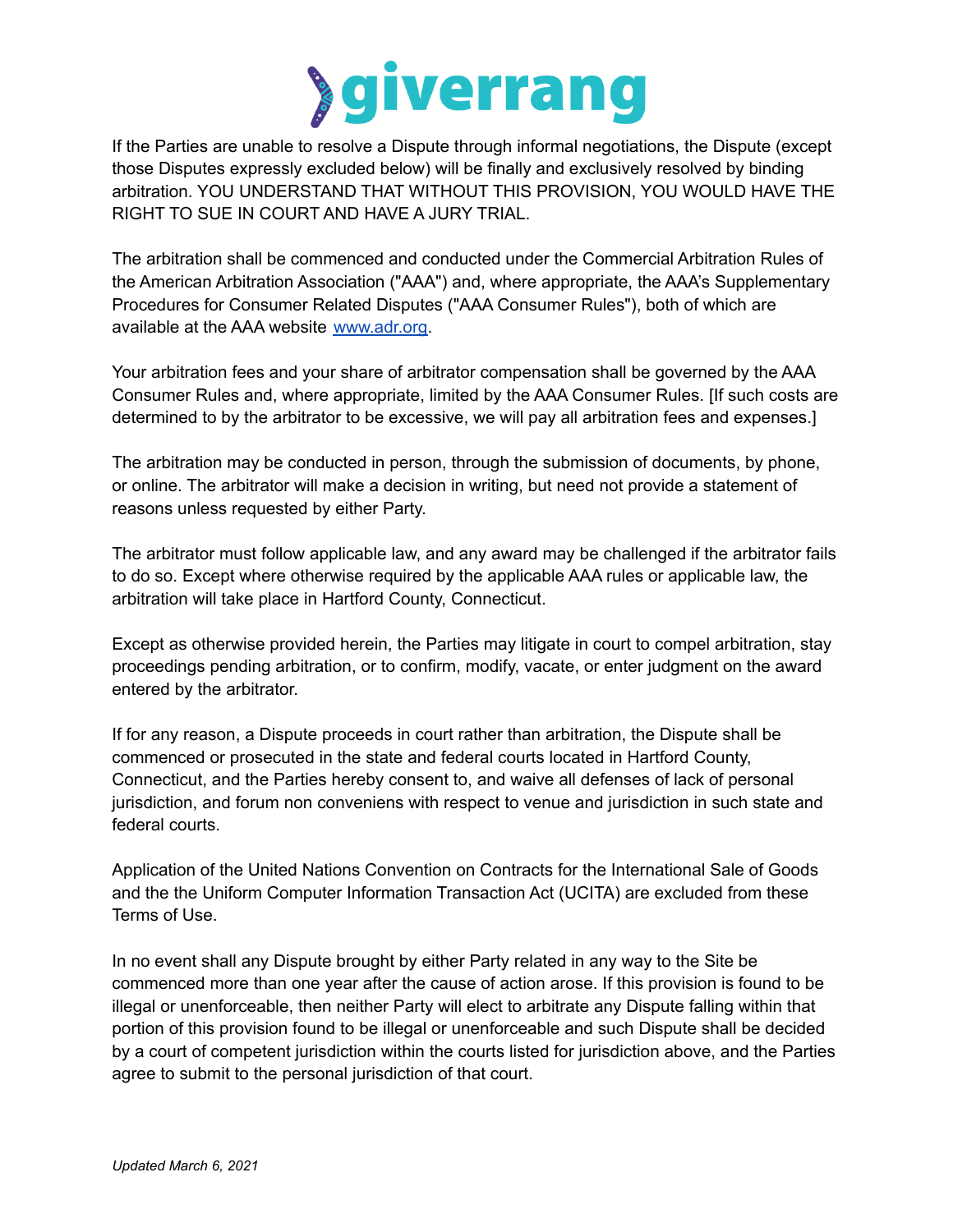

# **Restrictions**

The Parties agree that any arbitration shall be limited to the Dispute between the Parties individually. To the full extent permitted by law, (a) no arbitration shall be joined with any other proceeding; (b) there is no right or authority for any Dispute to be arbitrated on a class-action basis or to utilize class action procedures; and (c) there is no right or authority for any Dispute to be brought in a purported representative capacity on behalf of the general public or any other persons.

# **Exceptions to [Informal Negotiations and] Arbitration**

The Parties agree that the following Disputes are not subject to the above provisions concerning [informal negotiations and] binding arbitration: (a) any Disputes seeking to enforce or protect, or concerning the validity of, any of the intellectual property rights of a Party; (b) any Dispute related to, or arising from, allegations of theft, piracy, invasion of privacy, or unauthorized use; and (c) any claim for injunctive relief.

If this provision is found to be illegal or unenforceable, then neither Party will elect to arbitrate any Dispute falling within that portion of this provision found to be illegal or unenforceable and such Dispute shall be decided by a court of competent jurisdiction within the courts listed for jurisdiction above, and the Parties agree to submit to the personal jurisdiction of that court.

# **Corrections**

There may be information on the Site that contains typographical errors, inaccuracies, or omissions that may relate to the Site, including descriptions, pricing, availability, and various other information. We reserve the right to correct any errors, inaccuracies, or omissions and to change or update the information on the Site at any time, without prior notice.

## **Disclaimer**

THE SITE IS PROVIDED ON AN AS-IS AND AS-AVAILABLE BASIS. YOU AGREE THAT YOUR USE OF THE SITE AND OUR SERVICES WILL BE AT YOUR SOLE RISK. TO THE FULLEST EXTENT PERMITTED BY LAW, WE DISCLAIM ALL WARRANTIES, EXPRESS OR IMPLIED, IN CONNECTION WITH THE SITE AND YOUR USE THEREOF, INCLUDING, WITHOUT LIMITATION, THE IMPLIED WARRANTIES OF MERCHANTABILITY, FITNESS FOR A PARTICULAR PURPOSE, AND NON-INFRINGEMENT. WE MAKE NO WARRANTIES OR REPRESENTATIONS ABOUT THE ACCURACY OR COMPLETENESS OF THE SITE'S CONTENT OR THE CONTENT OF ANY WEBSITES LINKED TO THE SITE AND WE WILL ASSUME NO LIABILITY OR RESPONSIBILITY FOR ANY (1) ERRORS, MISTAKES, OR INACCURACIES OF CONTENT AND MATERIALS, (2) PERSONAL INJURY OR PROPERTY DAMAGE, OF ANY NATURE WHATSOEVER, RESULTING FROM YOUR ACCESS TO AND USE OF THE SITE, (3) ANY UNAUTHORIZED ACCESS TO OR USE OF OUR SECURE SERVERS AND/OR ANY AND ALL PERSONAL INFORMATION AND/OR FINANCIAL INFORMATION STORED THEREIN, (4) ANY INTERRUPTION OR CESSATION OF TRANSMISSION TO OR FROM THE SITE, (5) ANY BUGS, VIRUSES, TROJAN HORSES, OR THE LIKE WHICH MAY BE TRANSMITTED TO OR THROUGH THE SITE BY ANY THIRD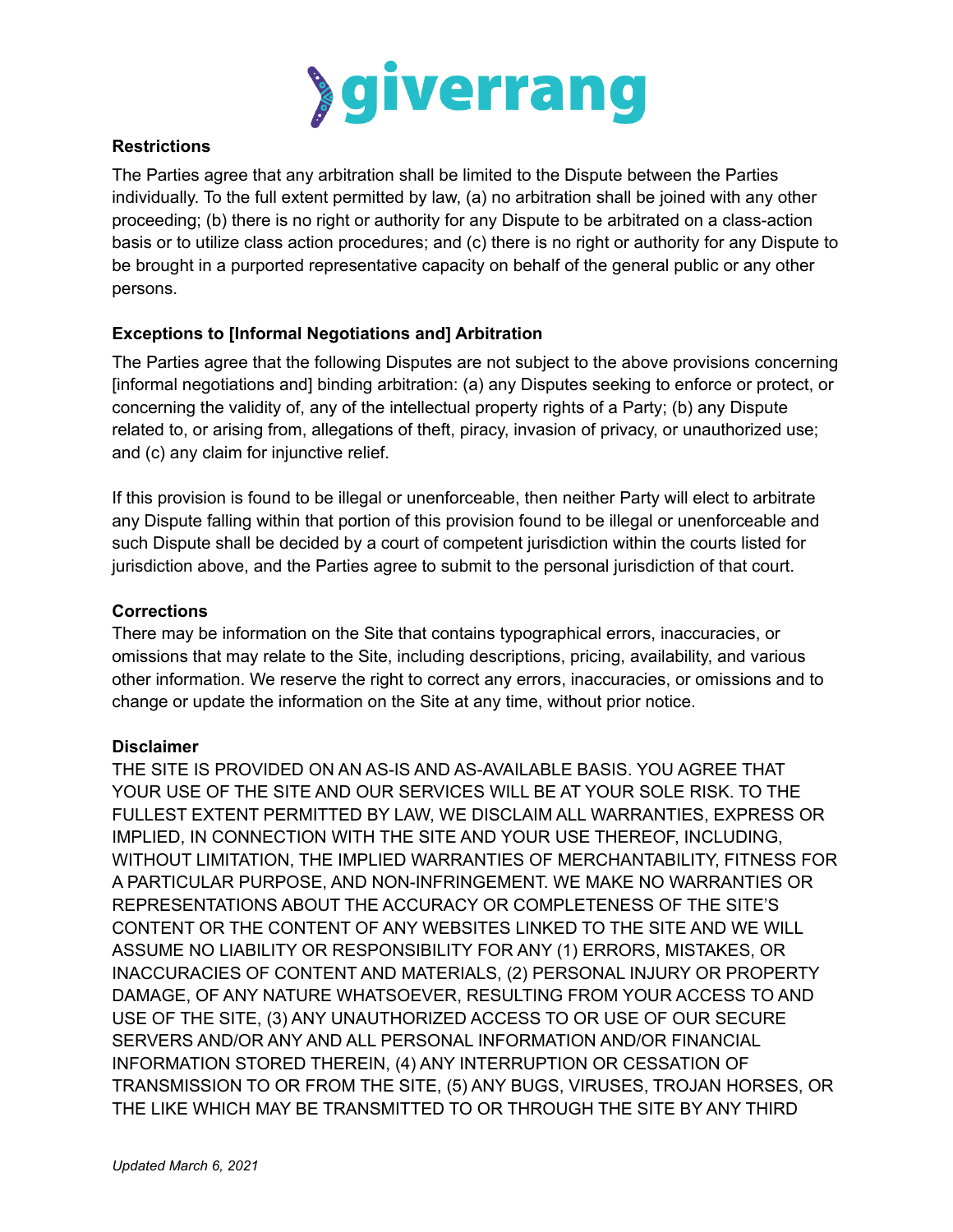

PARTY, AND/OR (6) ANY ERRORS OR OMISSIONS IN ANY CONTENT AND MATERIALS OR FOR ANY LOSS OR DAMAGE OF ANY KIND INCURRED AS A RESULT OF THE USE OF ANY CONTENT POSTED, TRANSMITTED, OR OTHERWISE MADE AVAILABLE VIA THE SITE. WE DO NOT WARRANT, ENDORSE, GUARANTEE, OR ASSUME RESPONSIBILITY FOR ANY PRODUCT OR SERVICE ADVERTISED OR OFFERED BY A THIRD PARTY THROUGH THE SITE, ANY HYPERLINKED WEBSITE, OR ANY WEBSITE OR MOBILE APPLICATION FEATURED IN ANY BANNER OR OTHER ADVERTISING, AND WE WILL NOT BE A PARTY TO OR IN ANY WAY BE RESPONSIBLE FOR MONITORING ANY TRANSACTION BETWEEN YOU AND ANY THIRD-PARTY PROVIDERS OF PRODUCTS OR SERVICES.

AS WITH THE PURCHASE OF A PRODUCT OR SERVICE THROUGH ANY MEDIUM OR IN ANY ENVIRONMENT, YOU SHOULD USE YOUR BEST JUDGMENT AND EXERCISE CAUTION WHERE APPROPRIATE.

## **Limitations of Liability**

IN NO EVENT WILL WE OR OUR DIRECTORS, EMPLOYEES, OR AGENTS BE LIABLE TO YOU OR ANY THIRD PARTY FOR ANY DIRECT, INDIRECT, CONSEQUENTIAL, EXEMPLARY, INCIDENTAL, SPECIAL, OR PUNITIVE DAMAGES, INCLUDING LOST PROFIT, LOST REVENUE, LOSS OF DATA, OR OTHER DAMAGES ARISING FROM YOUR USE OF THE SITE, EVEN IF WE HAVE BEEN ADVISED OF THE POSSIBILITY OF SUCH DAMAGES.

NOTWITHSTANDING ANYTHING TO THE CONTRARY CONTAINED HEREIN, OUR LIABILITY TO YOU FOR ANY CAUSE WHATSOEVER AND REGARDLESS OF THE FORM OF THE ACTION, WILL AT ALL TIMES BE LIMITED TO THE LESSER OF THE AMOUNT PAID, IF ANY, BY YOU TO US DURING THE 6 MONTH PERIOD PRIOR TO ANY CAUSE OF ACTION ARISING. CERTAIN STATE LAWS DO NOT ALLOW LIMITATIONS ON IMPLIED WARRANTIES OR THE EXCLUSION OR LIMITATION OF CERTAIN DAMAGES.

IF THESE LAWS APPLY TO YOU, SOME OR ALL OF THE ABOVE DISCLAIMERS OR LIMITATIONS MAY NOT APPLY TO YOU, AND YOU MAY HAVE ADDITIONAL RIGHT.]

## **Indemnification**

You agree to defend, indemnify, and hold us harmless, including our subsidiaries, affiliates, and all of our respective officers, agents, partners, and employees, from and against any loss, damage, liability, claim, or demand, including reasonable attorneys' fees and expenses, made by any third party due to or arising out of: (1) [your Contributions]; (2) use of the Site; (3) breach of these Terms of Use; (4) any breach of your representations and warranties set forth in these Terms of Use; (5) your violation of the rights of a third party, including but not limited to intellectual property rights; or (6) any overt harmful act toward any other user of the Site with whom you connected via the Site.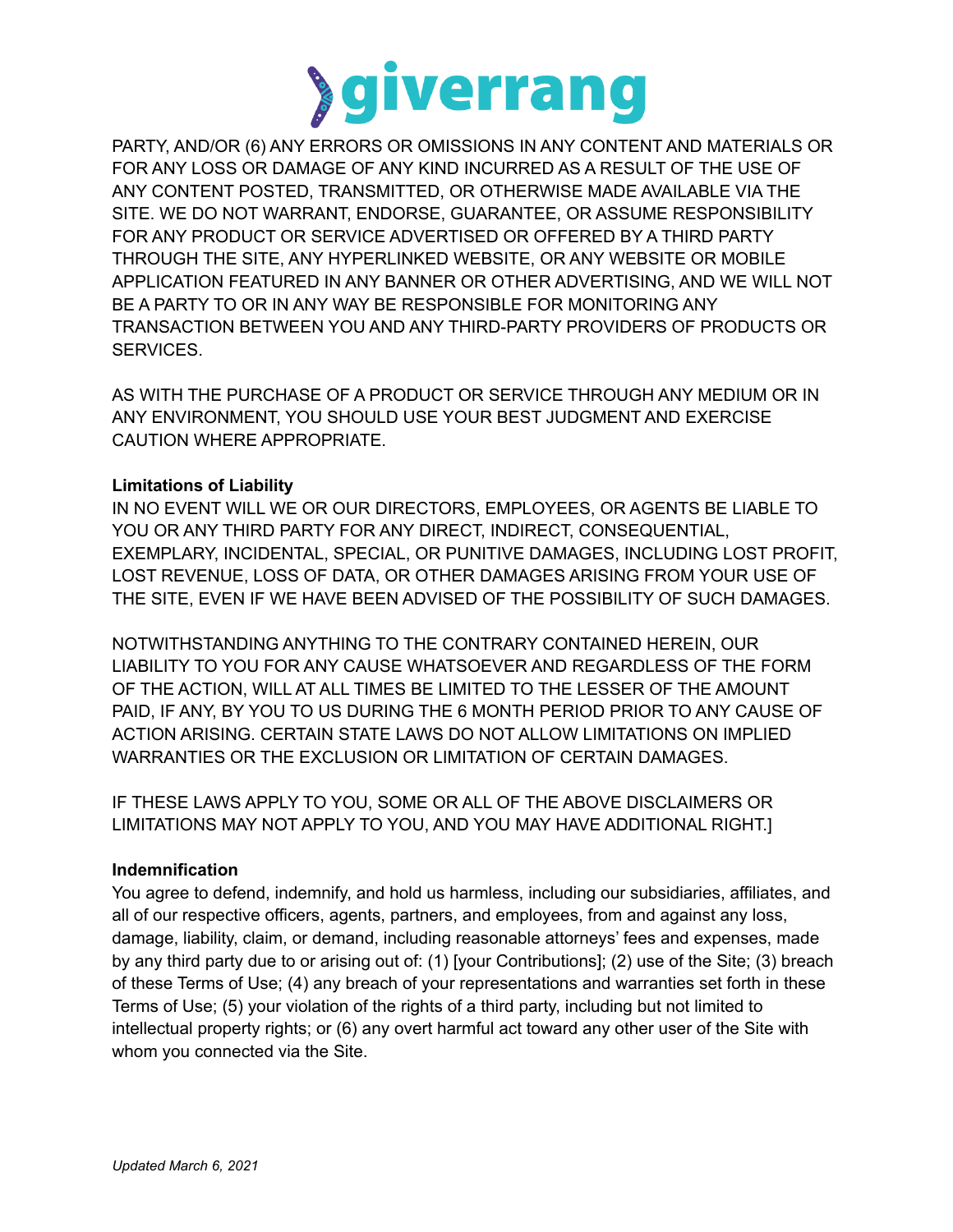

Notwithstanding the foregoing, we reserve the right, at your expense, to assume the exclusive defense and control of any matter for which you are required to indemnify us, and you agree to cooperate, at your expense, with our defense of such claims. We will use reasonable efforts to notify you of any such claim, action, or proceeding which is subject to this indemnification upon becoming aware of it.

## **User Data**

We will maintain certain data that you transmit to the Site for the purpose of managing the Site, as well as data relating to your use of the Site. Although we perform regular routine backups of data, you are solely responsible for all data that you transmit or that relates to any activity you have undertaken using the Site.

You agree that we shall have no liability to you for any loss or corruption of any such data, and you hereby waive any right of action against us arising from any such loss or corruption of such data.

#### **Electronic Communications, Transactions, and Signatures**

Visiting the Site, sending us emails, and completing online forms constitute electronic communications. You consent to receive electronic communications, and you agree that all agreements, notices, disclosures, and other communications we provide to you electronically, via email and on the Site, satisfy any legal requirement that such communication be in writing.

YOU HEREBY AGREE TO THE USE OF ELECTRONIC SIGNATURES, CONTRACTS, ORDERS, AND OTHER RECORDS, AND TO ELECTRONIC DELIVERY OF NOTICES, POLICIES, AND RECORDS OF TRANSACTIONS INITIATED OR COMPLETED BY US OR VIA THE SITE.

You hereby waive any rights or requirements under any statutes, regulations, rules, ordinances, or other laws in any jurisdiction which require an original signature or delivery or retention of non-electronic records, or to payments or the granting of credits by any means other than electronic means.

#### **California User and Residents**

If any complaint with us is not satisfactorily resolved, you can contact the Complaint Assistance Unit of the Division of Consumer Services of the California Department of Consumer Affairs in writing at 1625 North Market Blvd., Suite N 112, Sacramento, California 95834 or by telephone at (800) 952-5210 or (916) 445-1254.

#### **Miscellaneous**

These Terms of Use and any policies or operating rules posted by us on the Site constitute the entire agreement and understanding between you and us. Our failure to exercise or enforce any right or provision of these Terms of Use shall not operate as a waiver of such right or provision.